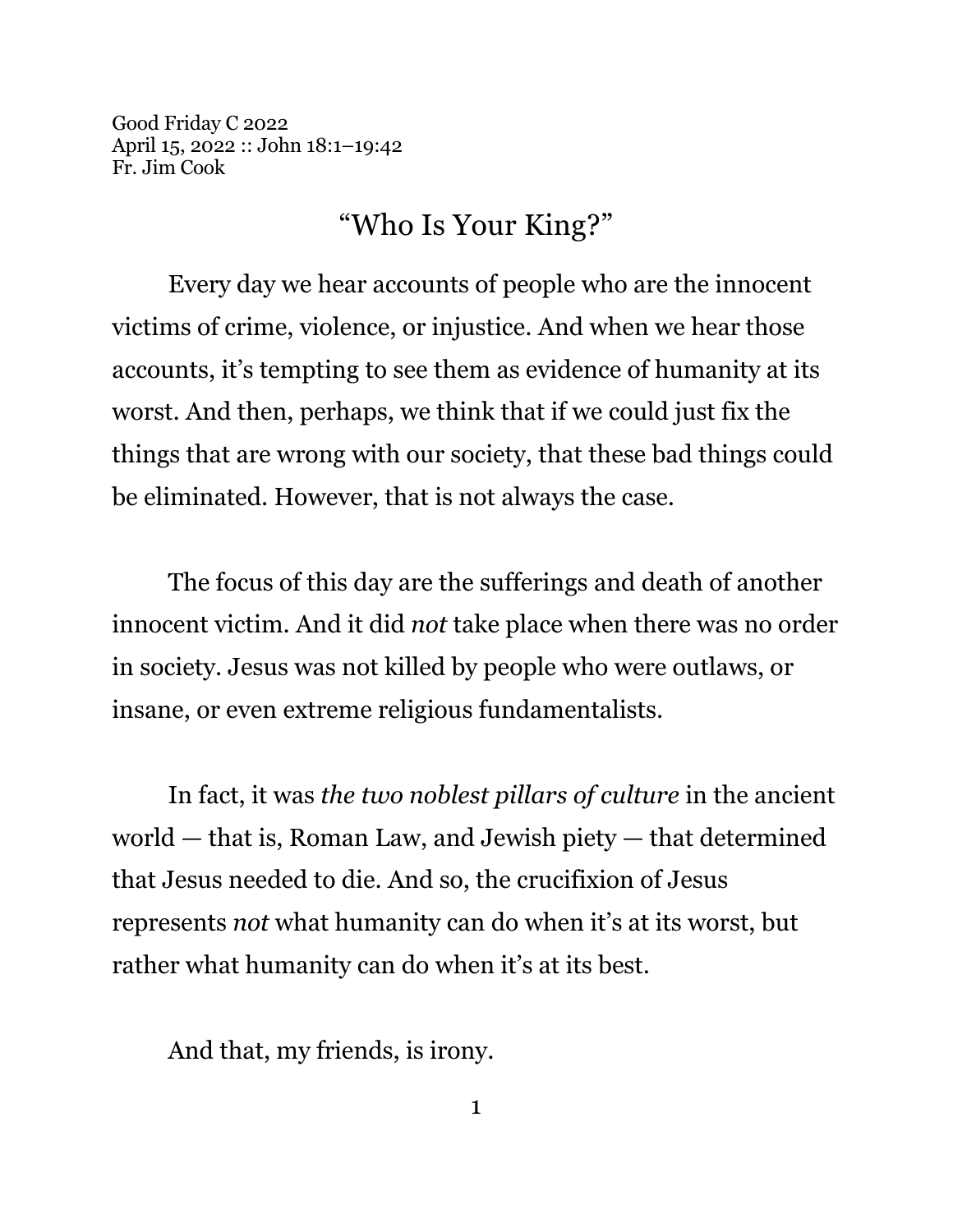We can find even more irony in the Passion Gospel we've just heard. For death by crucifixion was considered the cruelest and most shameful form of execution, and it was reserved for the worst offenders. And the fact that Barabbas — a man already convicted of murder and insurrection — is released, and Jesus — a man for whom no charge could even be substantiated  $-$  is crucified, stands as one of the great paradoxes in human history.

Even more ironic, however, is the fact that Jesus was a willing victim. Throughout the hours leading to his death, Jesus is seemingly in command of the situation. For example:

> Jesus sets the events in motion by voluntarily coming forward for his arrest — in John's gospel, there's no waiting for Judas to identify him with a kiss.

When Peter steps in to stop the arrest, Jesus intervenes and allows himself to be bound and taken away.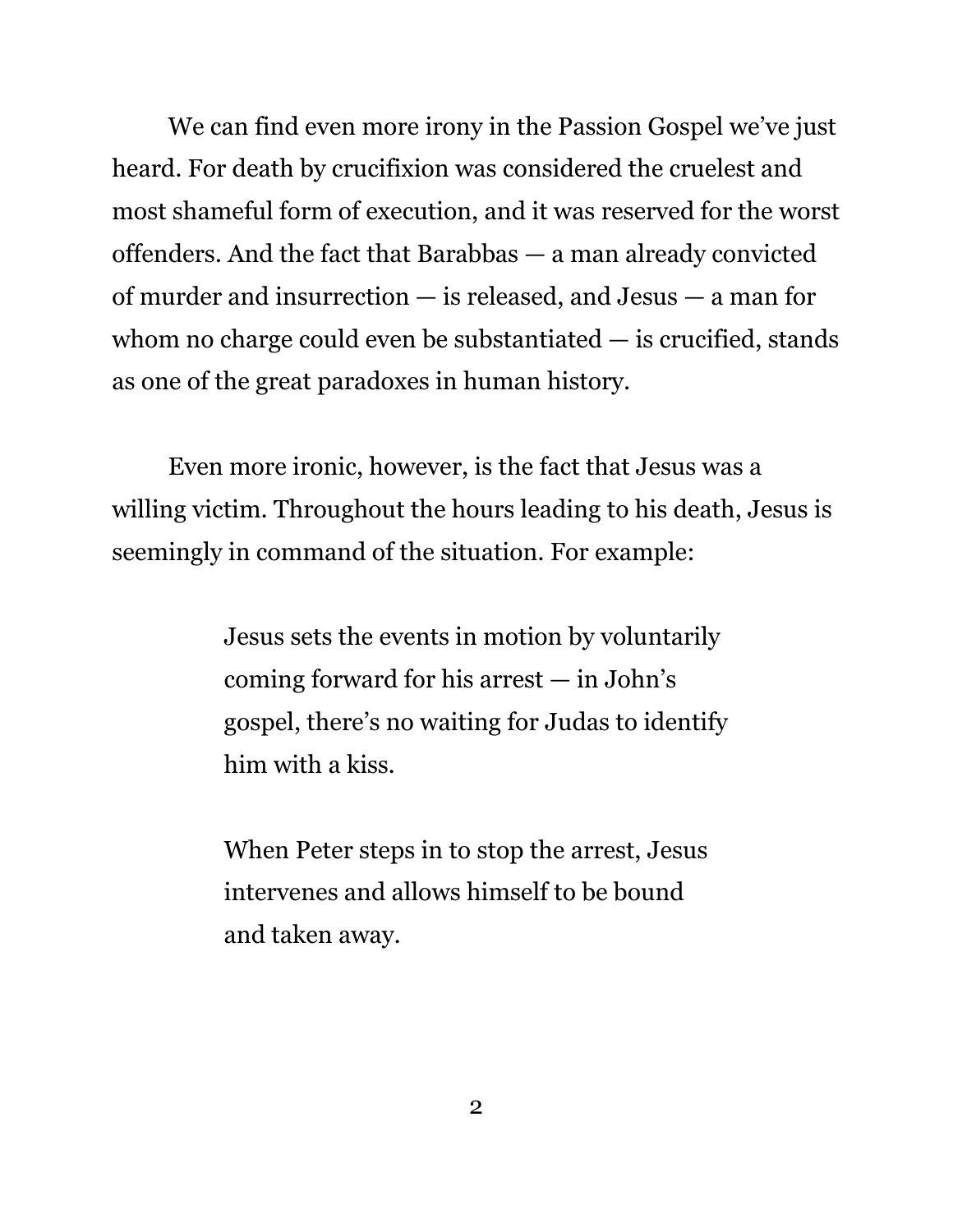During his trial, Jesus contributes nothing to his defense.

While on the cross, Jesus arranges for his mother to be taken care of by the Beloved Disciple.

And though death by crucifixion can take a long time — sometimes days if the victim is strong — Jesus decides on the moment of his death: He chooses when the time is right to give up his spirit.

When I consider some of the various players in this divine tragedy, it raises some questions for me.

For example, the religious leaders who sought Jesus' death. They thought they had great reasons. Time and time again, the teaching and preaching of Jesus put him at odds with these powerful, and influential men. He challenged their interpretations of the Law; he challenged their motives; he was a threat to them.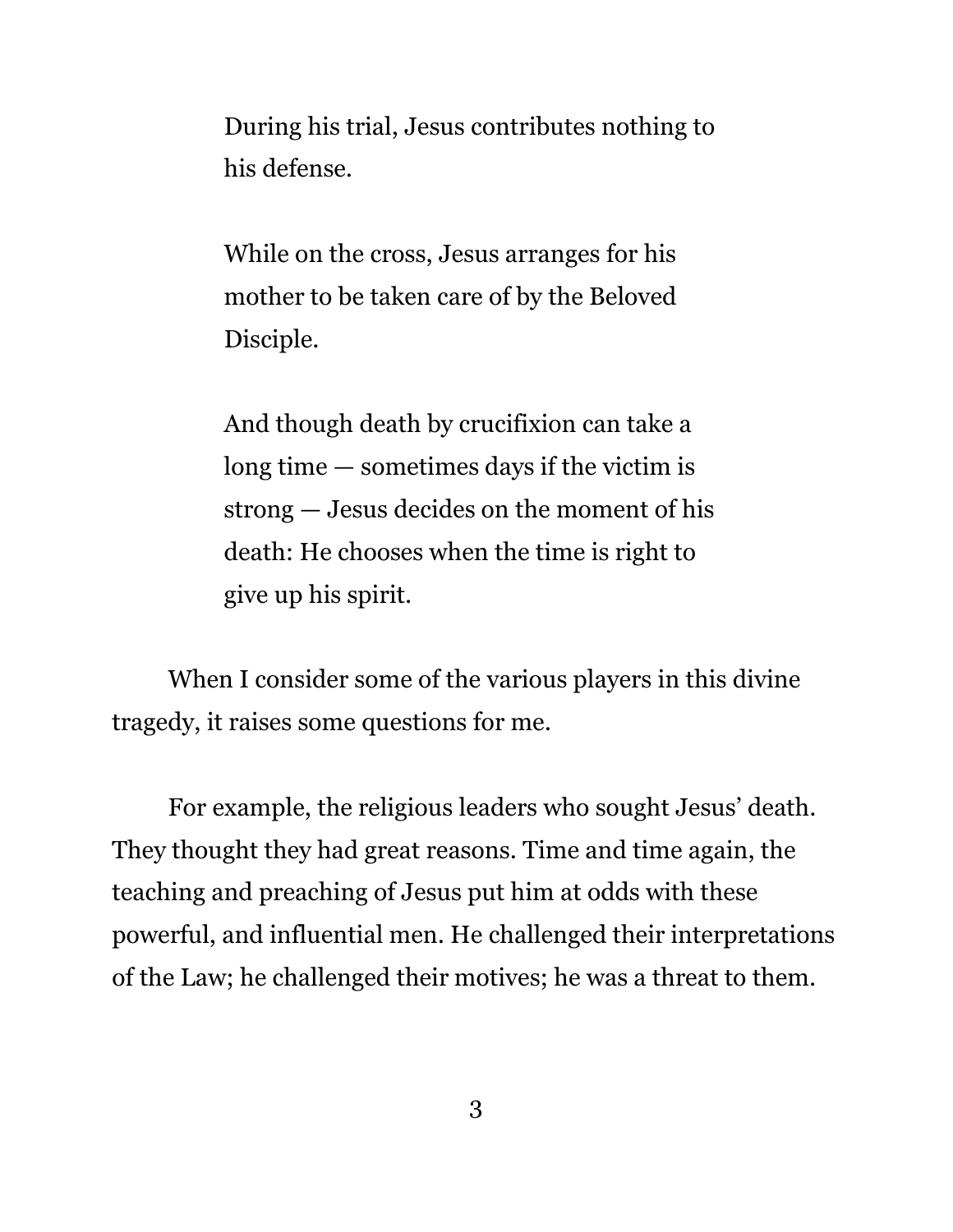But, as a priest — and therefore a person of some influence — I have to wonder if I've ever dismissed someone because I disagreed with them? or because I was afraid they were a threat to my position? How many times have I condemned someone simply because I didn't agree with her theology? or his practices? I know that I have, and that's why I have to wonder: Am I really any better than the chief priests and scribes, and the Pharisees who testified against Jesus?

Peter is another interesting character. When things began to look bad, when he saw the soldiers coming to take Jesus away, he resorts to brute force; he draws a sword. (Why was he even carry a sword?) But when Jesus intervened, and took the sword out of his hands, Peter probably felt powerless and impotent. And then, a short while later, rather than facing the inevitable, Peter resorted to denial — he denied that he even knew Jesus. And *that* gives me pause.

How many times have I down-played my Christian faith, because I was afraid of what others might think? In other words, How often have I denied knowing Jesus?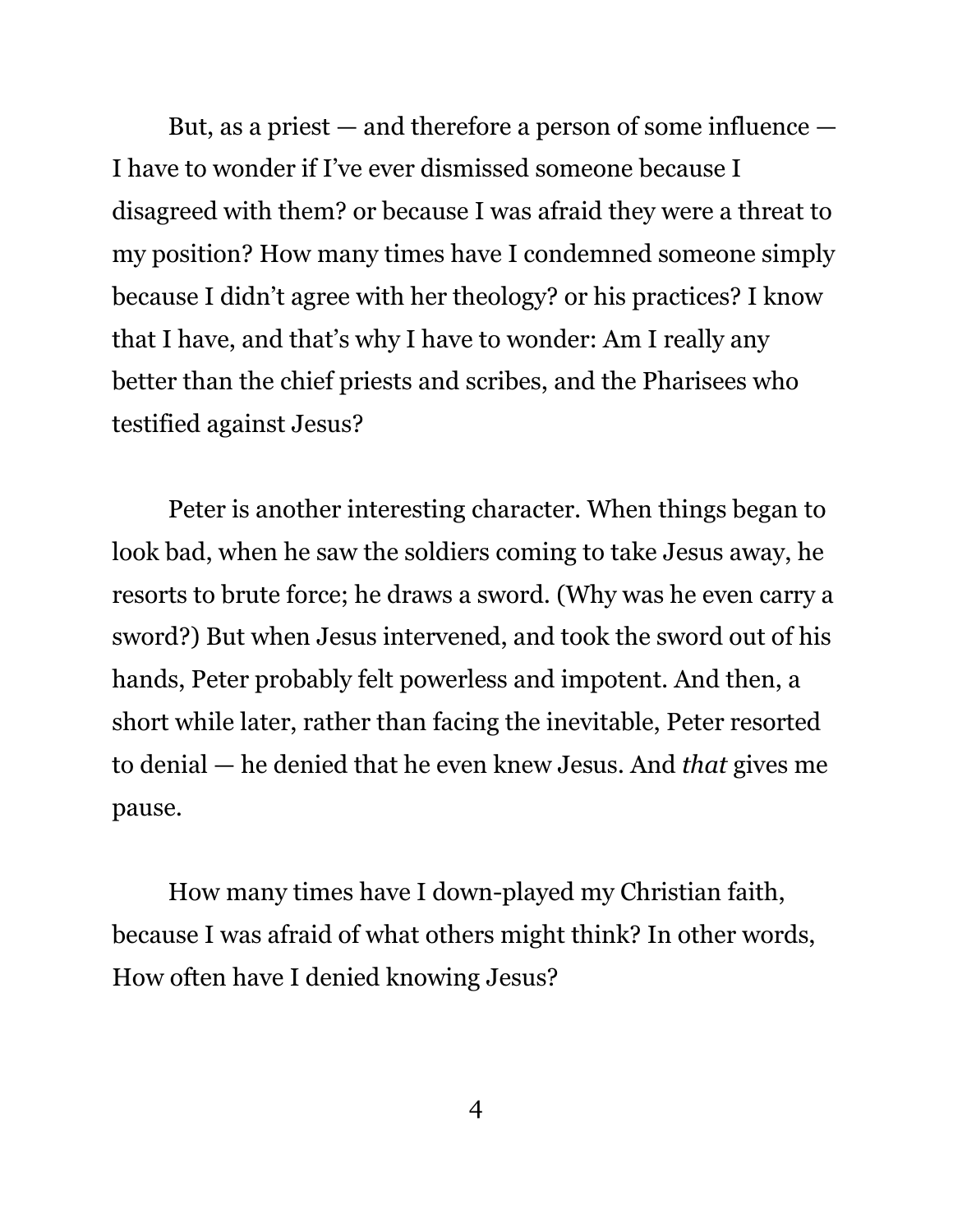Pilate, too, is an interesting character. He tries to walk that fine line between doing what is politically correct, and what is morally correct. And at first, he looks like he's the only person who knows what is right. But in the end, however, when he fears losing his political power, he throws his moral judgement to the winds, and allows a man that he has *already judged to be innocent* to be executed.

Isn't there something of a Pilate in each of us? Aren't we all caught up in our own balancing act of trying to survive in the world (on the one hand) and being faithful to Jesus (on the other)? What choices have we made with respect to our faith? Have we "crucified Jesus" by downplaying our association with him? Or have we "released him," by accepting his claim on our lives, and by letting the world know that he is our Lord. Which do we usually choose to do?

In the end, this man of flesh and blood — this man who came to us as the visible form of God — was as weak and vulnerable as any of us. He lived among us, he lived as we live, and he died. And the greatest irony is the fact that God died on the cross so that we — the ones who brought about his death — would have a new life.